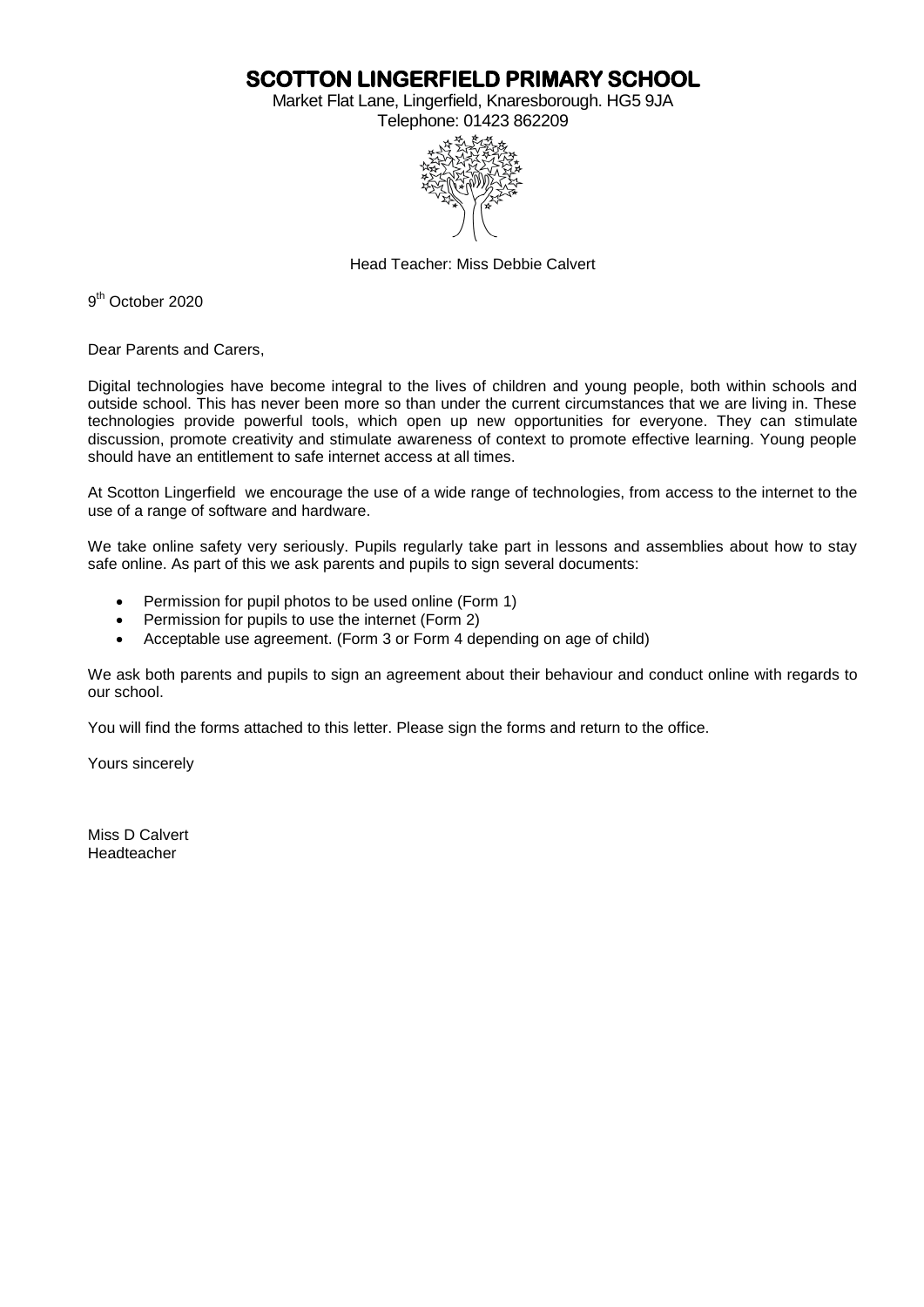### Online Safety Form 1 Use of Digital / Video Images

The use of digital / video images plays an important part in learning activities. Students and members of staff may use digital cameras to record evidence of activities in lessons and out of school. These images may then be used in presentations in subsequent lessons.

Images may also be used to celebrate success through their publication in newsletters, on the school website and occasionally in the public media,

- $\checkmark$  The school will comply with the Data Protection Act and obtain parents / carers permission before taking images of pupils.
- $\checkmark$  The School will also ensure that when images are published that the young people cannot be identified by the use of their names.
- In accordance with quidance from the Information Commissioner's Office, parents / carers are welcome to take videos and digital images of their children at school events for their own personal use (as such use in not covered by the Data Protection Act).
- To respect everyone's privacy (and in some cases protection) these images should not be made publicly available on social networking sites, nor should parents / carers comment on any activities involving other *students* in the digital / video images.

#### Digital / Video Images Permission Form

Parent / Carers Name

Pupil Name

As the parent / carer of the above pupil, I agree to the school taking and using digital / video images of my child/ren for use within the classroom.

Yes / No

As the parent/carer of the above pupil, I agree to the school taking and using digital / video images of my child/ren and using them online, in school publications etc.

I understand that the images will only be used to support learning activities or in publicity that reasonably celebrates success and promotes the work of the school.

Yes / No

If I take digital or video images of school events which include images of children other than my own, I agree to abide by these guidelines detailed above in my use of these images.

Yes / No

| Signed | Date |
|--------|------|
|        |      |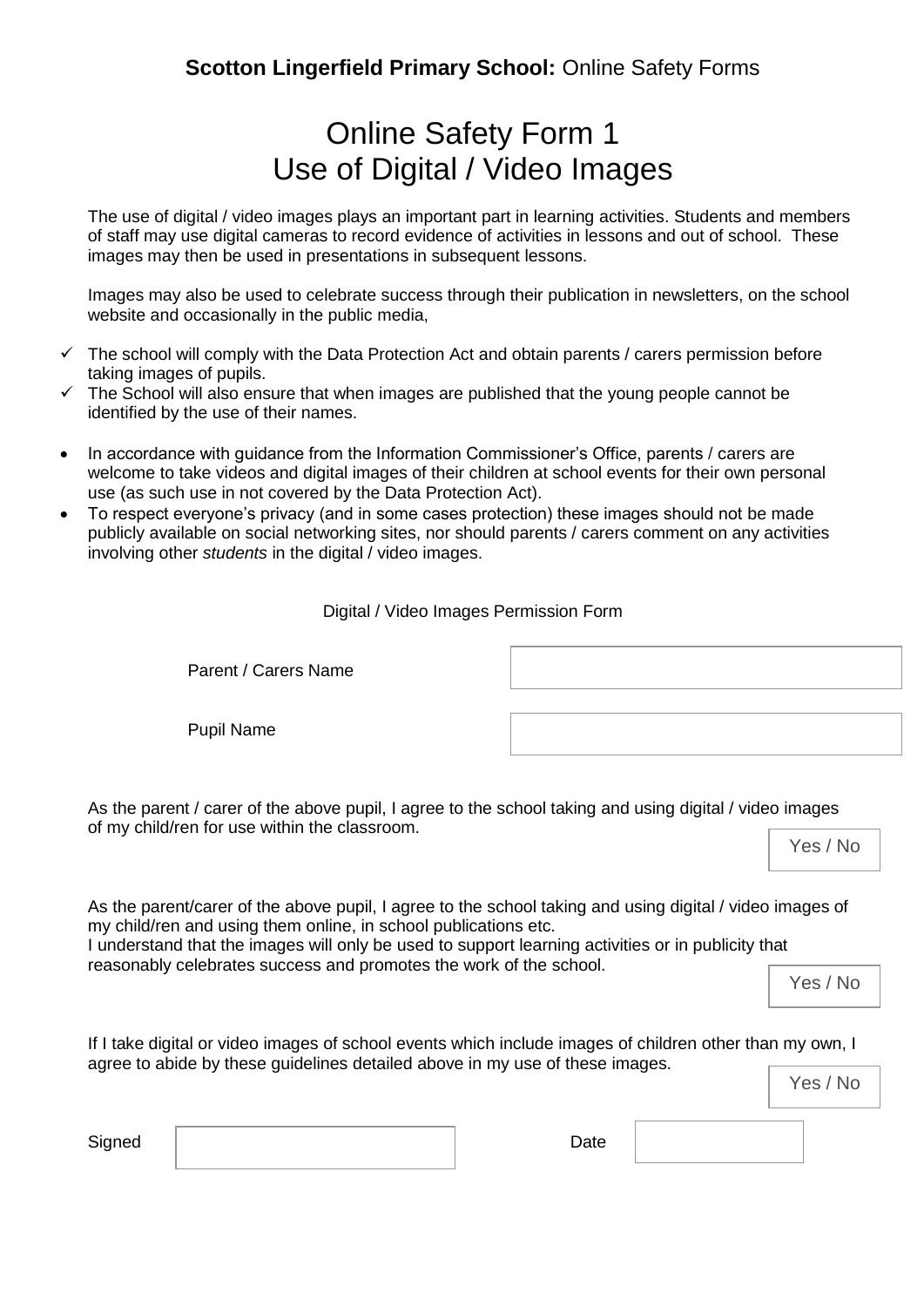# Online Safety Form 2 Internet Access and Acceptable Use

The school will try to ensure that pupils will have good access to digital technologies to enhance their learning and will, in return, expect pupils to agree to be responsible users. A copy of the Student Acceptable Use Policy is attached to this permission form, so that parents / carers will be aware of the school expectations of the young people in their care.

Parents are requested to sign the permission form below to show their support of the school in this important aspect of the school's work.

| Permission Form      |  |                     |  |
|----------------------|--|---------------------|--|
| Parent / Carers Name |  | <b>Student Name</b> |  |

- $\checkmark$  As the parent / carer of the above pupil, I give permission for my son / daughter to have access to the internet and to ICT systems at school.
- $\checkmark$  I understand that the school has discussed the Acceptable Use Agreement with my son / daughter and that they will receive online safety education to help them understand the importance of safe use of technology and the internet – both in and out of school.
- $\checkmark$  I understand that the school will take every reasonable precaution, including monitoring and filtering systems, to ensure that young people will be safe when they use the internet and ICT systems. I also understand that the school cannot ultimately be held responsible for the nature and content of materials accessed on the internet and using mobile technologies.
- $\checkmark$  I understand that my son's / daughter's activity on the ICT systems will be monitored and that the school will contact me if they have concerns about any possible breaches of the Acceptable Use Policy.
- $\checkmark$  I will encourage my child to adopt safe use of the internet and digital technologies at home and will inform the school if I have concerns over my child's e-safety.

| Signed | Jate |  |
|--------|------|--|
|        |      |  |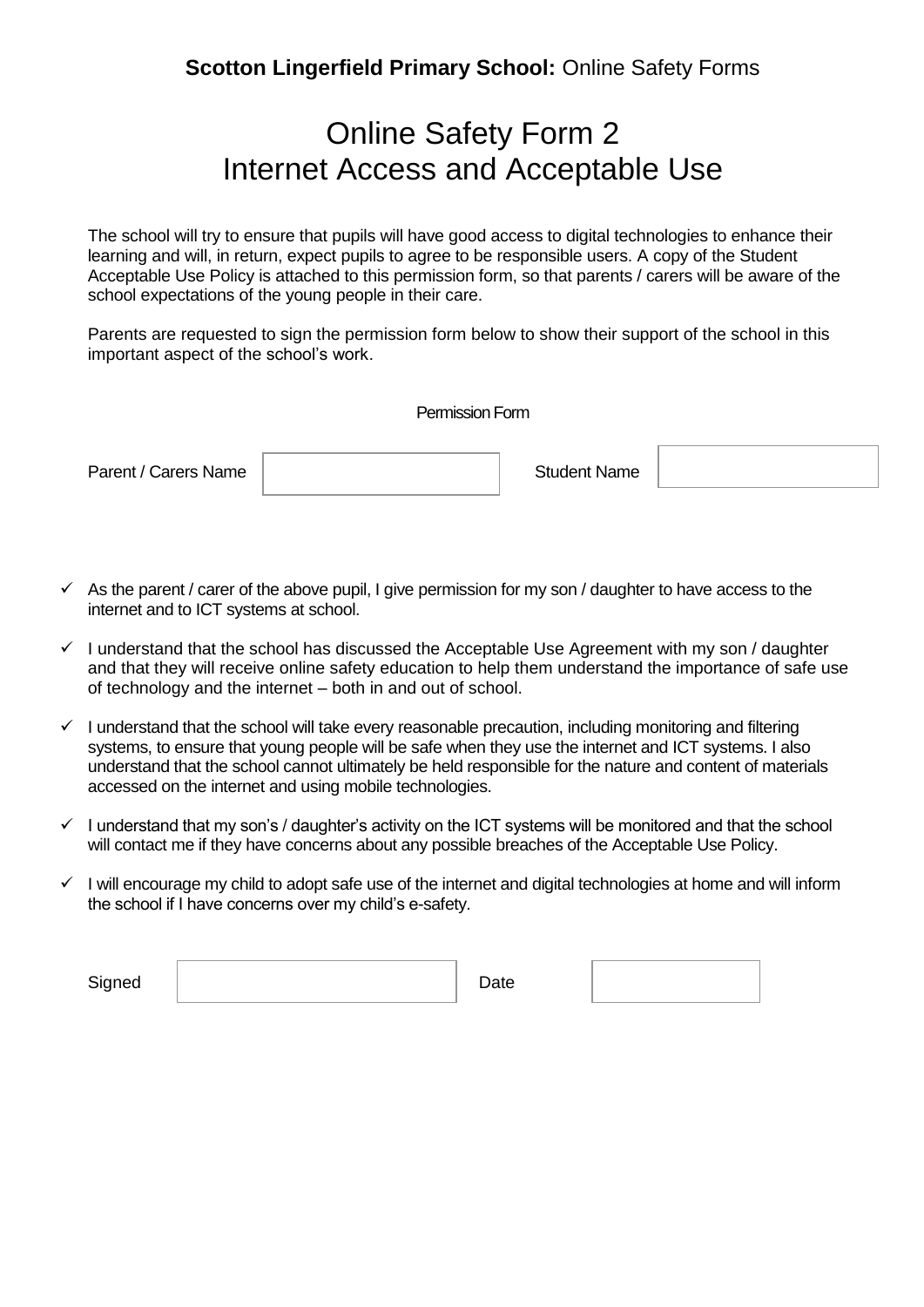# Online Safety Form 3 (KS1 Pupils) Pupil Acceptable Use Agreement

#### (For Parents)

This Acceptable Use Policy is intended to ensure:

- that young people will be responsible users and stay safe while using the internet and other communications technologies for educational, personal and recreational use.
- that school systems and users are protected from accidental or deliberate misuse that could put the security of the systems and users at risk.
- that parents and carers are aware of the importance of e-safety and are involved in the education and guidance of young people with regard to their on-line behaviour.
- this agreement applies when children are completing remote learning at home.

#### (For Pupils)

- $\checkmark$  I will ask a teacher or suitable adult if I want to use the computers
- $\checkmark$  I will only use activities that a teacher or suitable adult has told or allowed me to use.
- $\checkmark$  I will take care of the computer and other equipment
- $\checkmark$  I will ask for help from a teacher or suitable adult if I am not sure what to do or if I think I have done something wrong.
- $\checkmark$  I will tell a teacher or suitable adult if I see something that upsets me on the screen.
- $\checkmark$  I know that if I break the rules I might not be allowed to use a computer.
- $\checkmark$  I will only use a computer for school work when a responsible adult is present.

Date:…………………………Class……………………..

Signed (parent/carer): ………………………………….

Date:………………………………………………………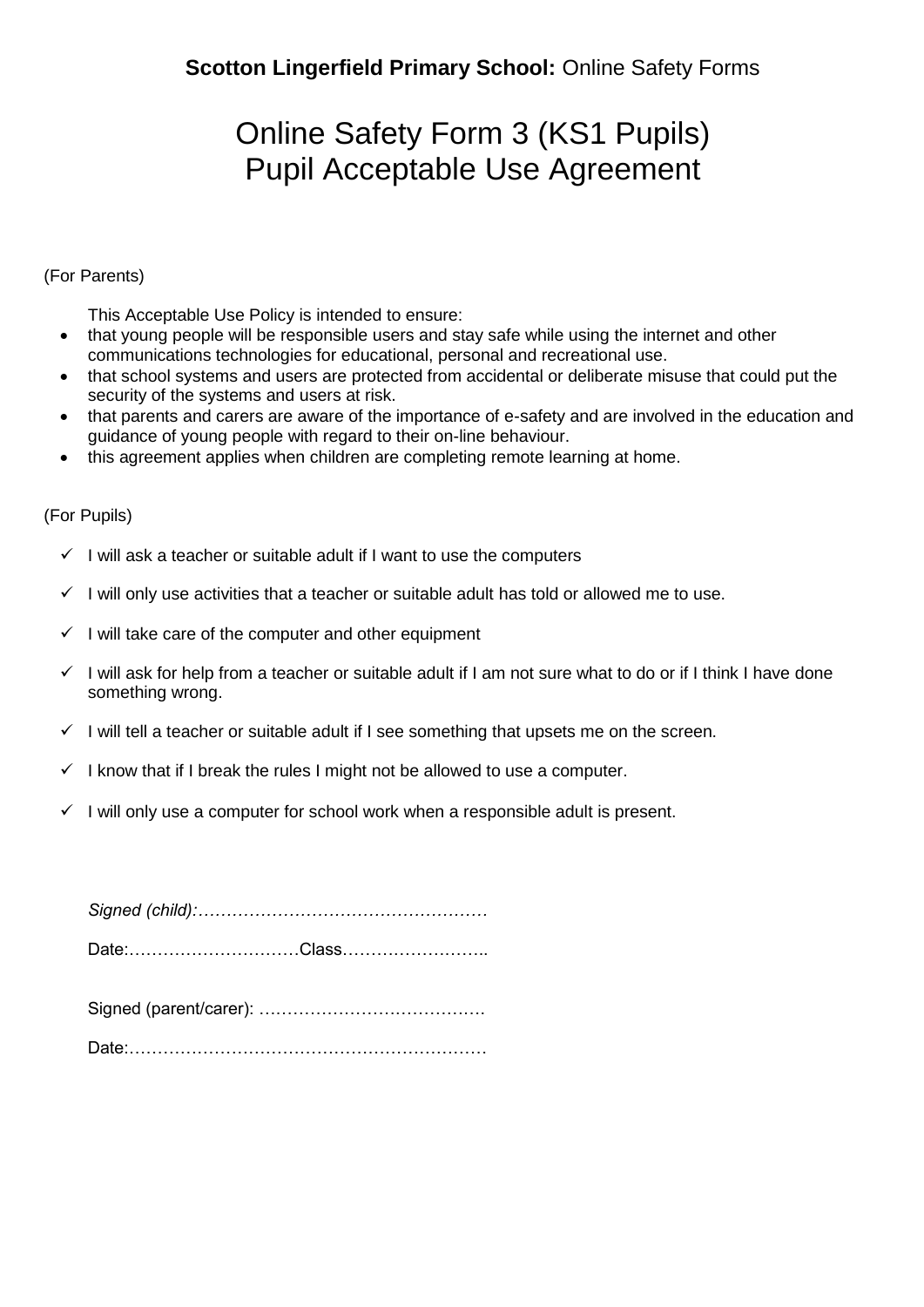**Scotton Lingerfield Primary School:** Online Safety Forms

# Online Safety Form 4 (KS2 Pupils) Pupil Acceptable Use Agreement

Digital technologies have become integral to the lives of children and young people, both within schools and outside school. These technologies are powerful tools, which open up new opportunities for everyone. These technologies can stimulate discussion, promote creativity and stimulate awareness of context to promote effective learning. Young people should have an entitlement to safe internet access at all times.

This Acceptable Use Policy is intended to ensure:

- that young people will be responsible users and stay safe while using the internet and other digital technologies for educational, personal and recreational use.
- that school systems and users are protected from accidental or deliberate misuse that could put the security of the systems and users at risk.

The school will try to ensure that *pupils* will have good access to digital technologies to enhance their learning and will, in return, expect the *pupils* to agree to be responsible users.

#### Acceptable Use Policy Agreement

I understand that I must use school ICT systems in a responsible way, to ensure that there is no risk to my safety or to the safety and security of the ICT systems and other users. I will apply the same rules when using ICT at home to complete remote learning.

For my own personal safety:

- I understand that the *school* will monitor my use of the systems, devices and digital communications.
- I will keep my username and password safe and secure I will not share it, nor will I try to use any other person's username and password. I understand that I should not write down or store a password where it is possible that someone may steal it.
- I will be aware of "stranger danger", when I am communicating on-line.
- I will not disclose or share personal information about myself or others when on-line (this could include names, addresses, email addresses, telephone numbers, age, gender, educational details, financial details etc )
- If I arrange to meet people off-line that I have communicated with on-line, I will do so in a public place and take an adult with me.
- I will immediately report any unpleasant or inappropriate material or messages or anything that makes me feel uncomfortable when I see it on-line.

I understand that everyone has equal rights to use technology as a resource and:

- I understand that the *school* systems and devices are primarily intended for educational use and that I will not use them for personal or recreational use unless I have permission.
- I will not try (unless I have permission) to make large downloads or uploads that might take up internet capacity and prevent other users from being able to carry out their work.
- I will not use the *school* systems or devices for on-line gaming, on-line gambling, internet shopping, file sharing, or video broadcasting (eg YouTube), unless I have permission of a member of staff to do so.

I will act as I expect others to act toward me:

•

• I will respect others' work and property and will not access, copy, remove or otherwise alter any other user's files, without the owner's knowledge and permission.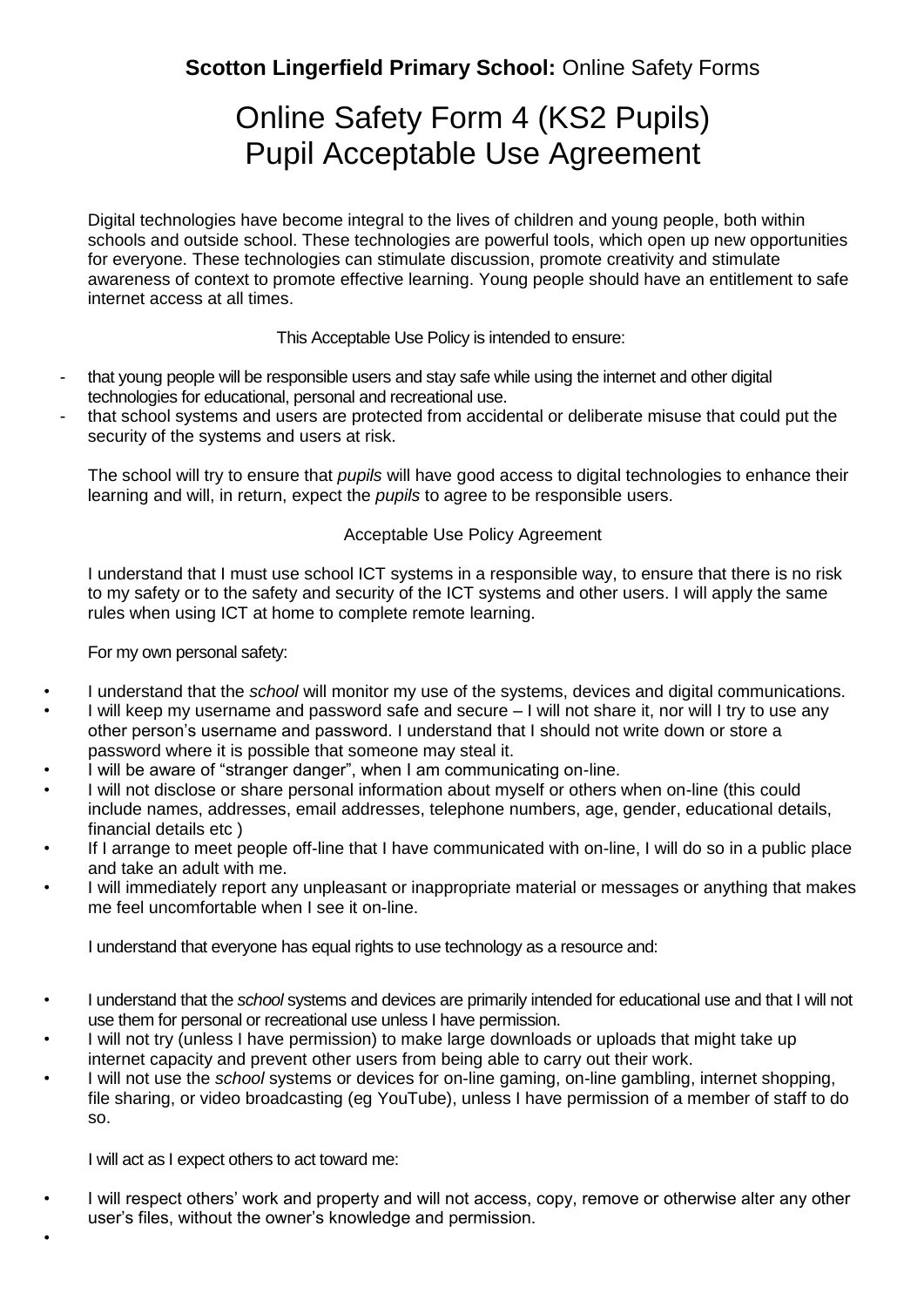### **Scotton Lingerfield Primary School:** Online Safety Forms

- I will be polite and responsible when I communicate with others, I will not use strong, aggressive or inappropriate language and I appreciate that others may have different opinions.
- I will not take or distribute images of anyone without their permission.
- If I take part in video calls as part of remote learning I will ensure that I am dressed appropriately, I am in a room where a responsible adult is present and the background view is as plain as possible.
- I will not record any part of a video conference.

I recognise that the school has a responsibility to maintain the security and integrity of the technology it offers me and to ensure the smooth running of the school:

- I understand that, if I do use my own devices at home I will follow the rules set out in this agreement, in the same way as if I was using school equipment.
- I understand the risks and will not try to upload, download or access any materials which are illegal or inappropriate or may cause harm or distress to others, nor will I try to use any programmes or software that might allow me to bypass the filtering / security systems in place to prevent access to such materials.
- I will immediately report any damage or faults involving equipment or software, however this may have happened.
- I will not install or attempt to install or store programmes of any type on any school device, nor will I try to alter computer settings.
- I will only use social media sites with permission and at the times that are allowed.

When using the internet for research or recreation, I recognise that:

- I should ensure that I have permission to use the original work of others in my own work
- Where work is protected by copyright, I will not try to download copies (including music and videos)
- When I am using the internet to find information, I should take care to check that the information that I access is accurate, as I understand that the work of others may not be truthful and may be a deliberate attempt to mislead me.

I understand that I am responsible for my actions, both in and out of school:

- I understand that the *school* also has the right to take action against me if I am involved in incidents of inappropriate behaviour, that are covered in this agreement, when I am out of school and where they involve my membership of the school community (examples would be cyber-bullying, use of images or personal information).
- I understand that if I fail to comply with this Acceptable Use Policy Agreement, I will be subject to disciplinary action. This may include loss of access to the school network / internet, detentions, suspensions, contact with parents and in the event of illegal activities involvement of the police.

Please complete the sections on the next page to show that you have read, understood and agree to the rules included in the Acceptable Use Agreement. If you do not sign and return this agreement, access will not be granted to school systems and devices.